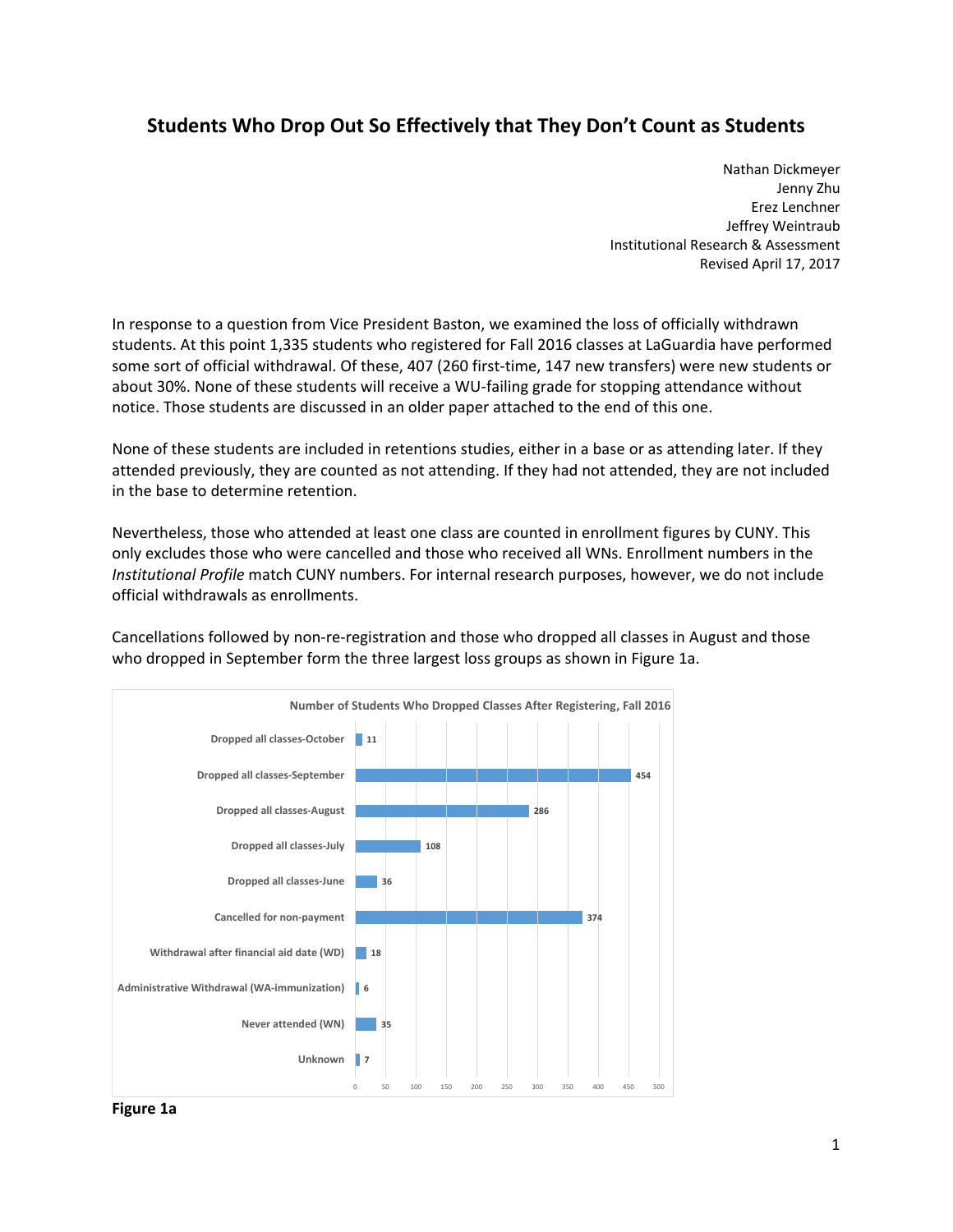We also looked at whether these students were less likely to have applied for financial aid. Table 1 shows that 40% had applied for financial aid, whereas 50% of students who did not drop all classes or failed to show applied for aid. The number awarded is also much higher to attending students, but students who dropped all classes would have been denied awards.

|                                          | <b>Fall 2016 All</b> | <b>Registed then</b><br><b>Failed to Show</b> |  |
|------------------------------------------|----------------------|-----------------------------------------------|--|
|                                          | <b>Students</b>      | <b>Students Fall 16</b>                       |  |
| # of Registered                          | 19,151               | 1,335                                         |  |
| # of Applied for Financial Aid           | 9,604                | 537                                           |  |
|                                          |                      |                                               |  |
| % Applied                                | 50%                  | 40%                                           |  |
|                                          |                      |                                               |  |
| # of Awarded                             | 9,035                | 173                                           |  |
| % Awarded/Applied                        | 94%                  | 32%                                           |  |
| * Preliminary data as of April 12, 2017. |                      |                                               |  |

 **Table 1**

 Table 2 shows that about 20% of those who registered and then failed to continue for fall 2016 registered again in the spring. This appears to be the case whether or not they were awarded financial aid (those with fall 2016 aid also re‐enrolled in the spring at a 22% rate). Nevertheless, 75% of those with spring awards returned in the spring.

| Fall 2016 Registed then Failed to Show Students Fall 16 |       |               |                             |  |
|---------------------------------------------------------|-------|---------------|-----------------------------|--|
|                                                         |       |               | Awarded with   Awarded with |  |
|                                                         |       | Pell/TAP/FWS  | Pell/TAP/FWS                |  |
|                                                         | All   | for Fall 2016 | for Spring                  |  |
| # of Registered                                         | 1,335 | 50            | 150                         |  |
| Enrolled for Spring 2017                                | 271   | 11            | 112                         |  |
|                                                         |       |               |                             |  |
| <b>Return Rate</b>                                      | 20%   | 22%           | 75%                         |  |
| * Preliminary data as of April 12, 2017.                |       |               |                             |  |

 **Table 2**

 To complete this picture, we have attached an earlier paper showing the timing of students who stopped attending all classes for Fall 2011.

## **Last Day of Attendance of Drop Outs, Fall 2011 Semester**

 Nathan Dickmeyer Jenny Zhu Institutional Research & Assessment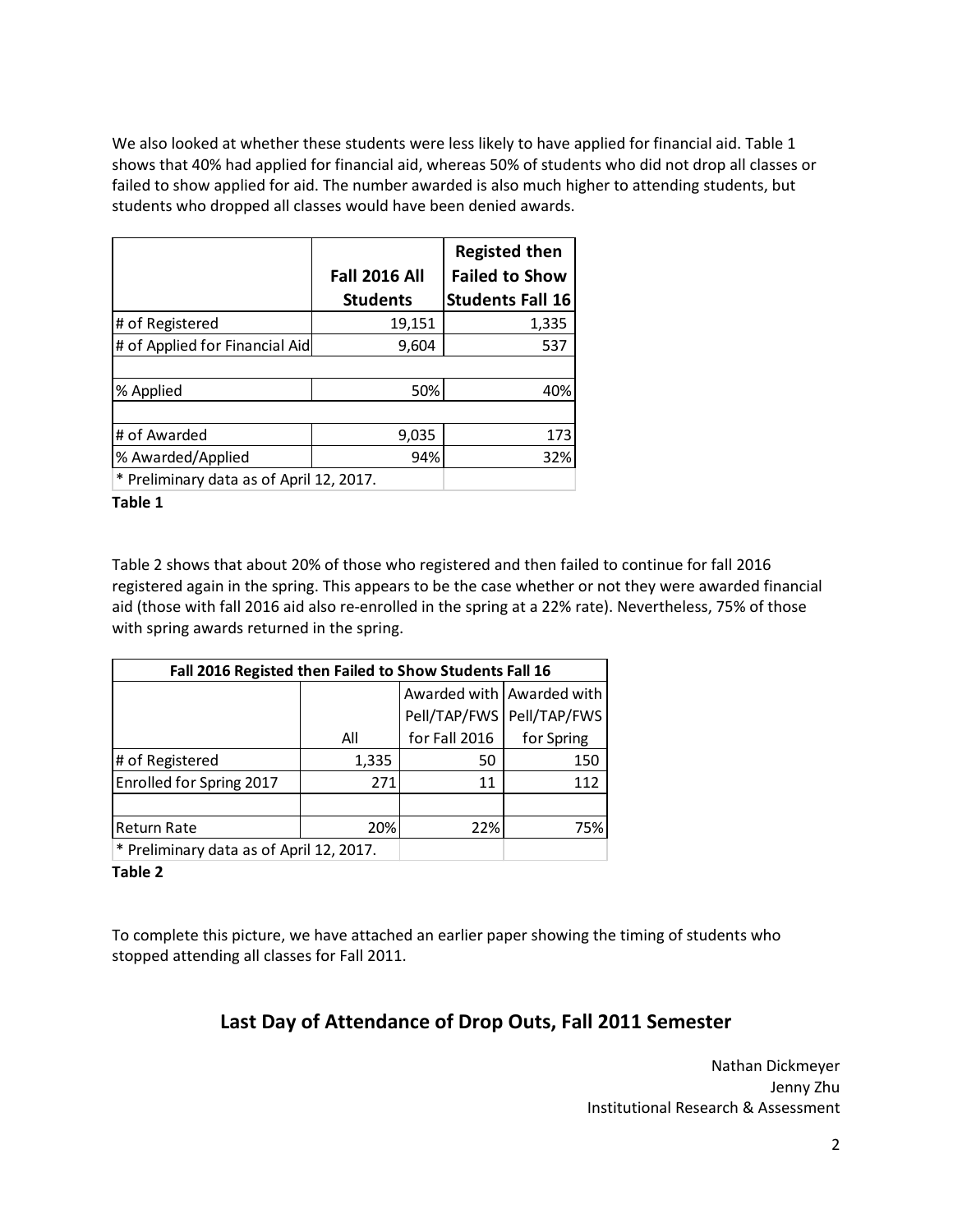An important question for those who intend to help students stay in college is: When do the students we lose give up and fail to return? That is: What proportion of those who fail to come back the next semester makes it to the end of the semester before they decide not to return?

- 21% of students who did not return after session I left before Thanksgiving in Fall **2011.**
- 19% of students who did not return after session II left before the end of January in **Fall 2011.**

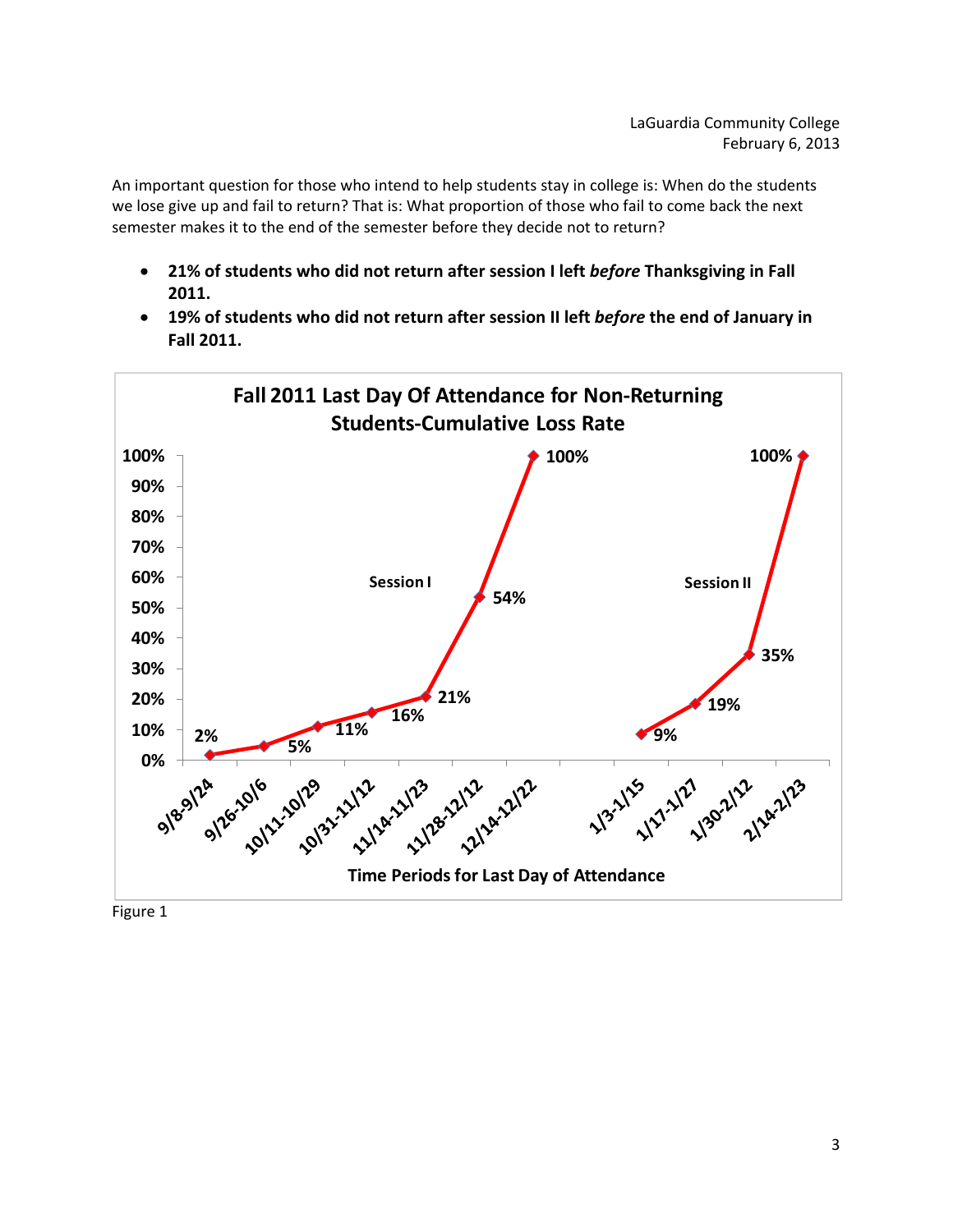Figure 2 shows the numbers of students lost in each two-week (approximately) period in the Fall 2011 semester. The largest numbers of students drop out after attending all of a session or nearly all. 1,170 students attended through the end of Session I. 708 leaving‐students attended through the end of Session II.



Notes:

- Data from the LaGuardia eAttendance system were used for this study.
- **•** Students who attended only Session II were not included.
- Students with no positive attendance records were excluded.
- Attending any single class was counted as attendance on a particular day.
- Students where all faculty for that student stopped marking attendance part way through the semester would be counted as having stopped attending.
- Students who graduated immediately after Fall 2011, who were shown as attending another college in Spring 2012 by the Clearinghouse, or who attended the LaGCC Spring 2012 semester were excluded. Included students were either drop‐outs or stop‐outs.
- Last day to drop in Session I was 10/25. Last day to drop in Session II was 1/25.